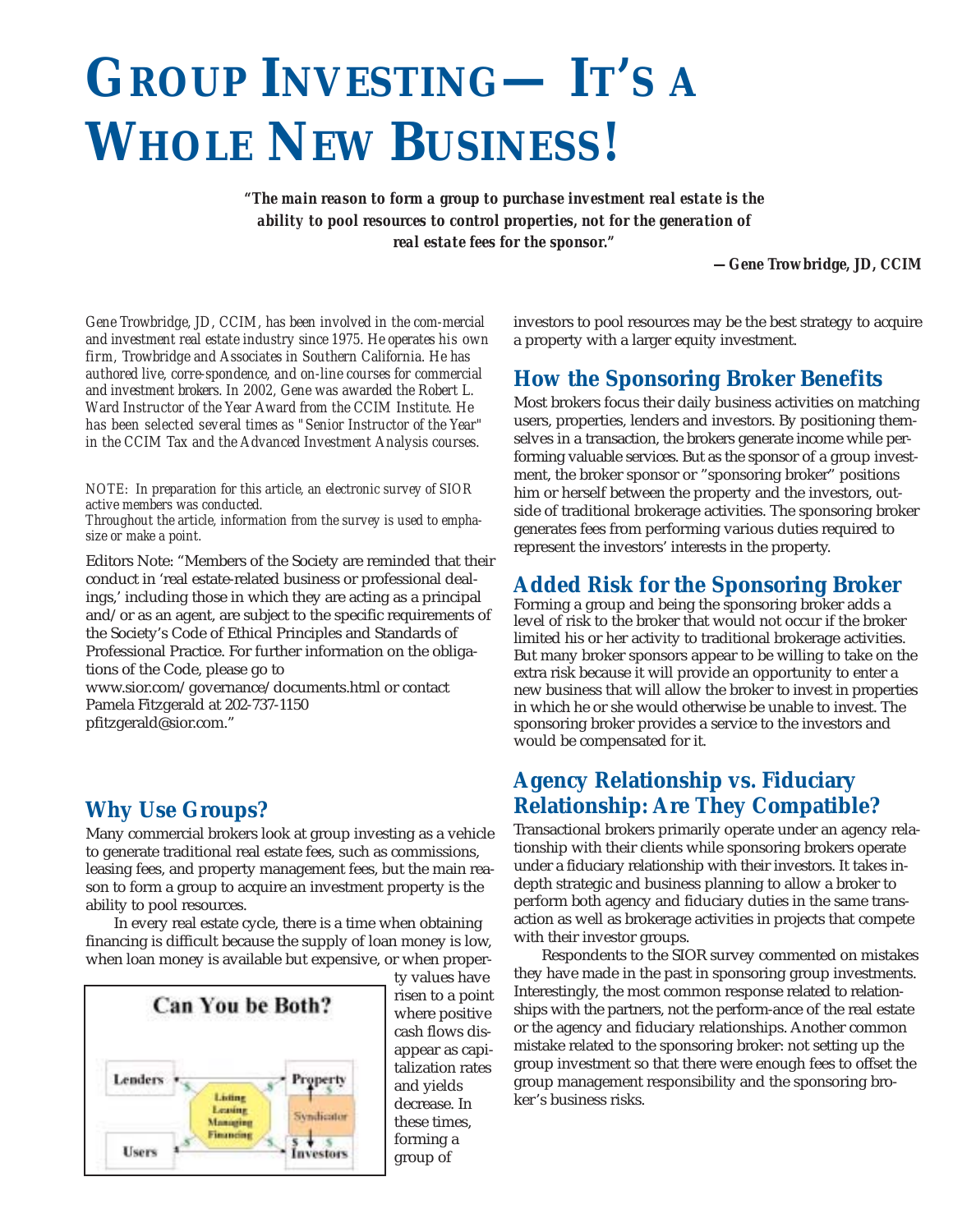| <b>The Syndication Business</b><br>n |                          |                                             |
|--------------------------------------|--------------------------|---------------------------------------------|
| Property<br>- Debt                   | - Investors = Syndicator |                                             |
|                                      | - (Units)                | $=$ (Risk)                                  |
|                                      |                          | $E$ Fees $P_0$ s                            |
|                                      |                          |                                             |
|                                      | <b>IRR</b>               | PV=@ ?%                                     |
|                                      | (Price)<br>CFBT          | $-(\text{Loan})$<br><b>ADS</b><br>Cash Dist |

# **The Risks and Rewards of Group Investment for the Sponsoring Broker— How It Works**

As seen below, investment real estate property produces cash flows before tax (CFBT). These cash flows allow for the payment of the annual debt service (ADS) on the loan. When there is a single investor, the investor keeps the remaining cash flow (Cash Dist). However in a group investment the investors agree to pay the sponsoring broker a part of the cash flow from the property in return for the services provided to the group.

Group ownership actually imposes a new layer of costs on a property that would not be present if there were a single owner. There are two results of this extra layer of costs. First, the cash available to be distributed to the investor group is less than available to a single owner. As a result, it is likely that the Internal Rate of Return (IRR) for the investor group is less than it would be for a single owner. For that reason, the properties that will perform in a group investment need to be high yield properties.

Secondly, a sponsoring broker must be willing to take on business risk and receives part of the cash flow in return for the risk assumed. The present value (PV) of cash received by the sponsoring broker must be large enough to compensate for the additional risk.

The reason a broker would act as sponsoring broker and take on a corresponding increase in risk is that the broker can take part in the ownership of properties they could not own on their own and, in addition, the broker can generate fees from being in the business of providing the fiduciary services to the investor group. The broker must analyze whether the rewards outweigh the risks.



## **SIORs Are Forming Groups**

Survey respondents were asked how many groups they were going to form. Approximately 75 percent of the respondents were planning to form one or two groups, with the largest number of respondents planning to form only one group.

## **Three Types of Syndications**

- Fully Specified
- Semi-specified
- Blind pool

## **Fully Specified Syndication – Most Common**

There are three types of syndication structures. The most common structure is a fully specified offering. A specific property is to be acquired by the group and all the money raised is used in connection with the acquisition and operation of that property. This is considered to be the easiest structure in which to raise money, as the investors knows exactly what they are buying.

Most group investments completed by real estate brokers are fully specified offerings. The graph below shows the type of property SIORs are expecting to acquire through their group investment activity this year. The fact that most investment will be in industrial and office properties is not surprising since SIOR brokers are most experienced in those types of properties. While it is impossible to tell, it may be that the majority of the land being acquired is targeted for industrial and office development.



Respondents were asked to estimate the holding period for the properties they were going to acquire for their investment groups. The majority of the responses indicated an anticipated holding period of more than five years. This reflects the fact that industrial and office properties are typically held for income production over a long holding period. The 30 percent of the respondents who anticipated a holding period of less than five years could be expected to be creating value through development or subdivision and have investors who are looking for a quick return on their investment.

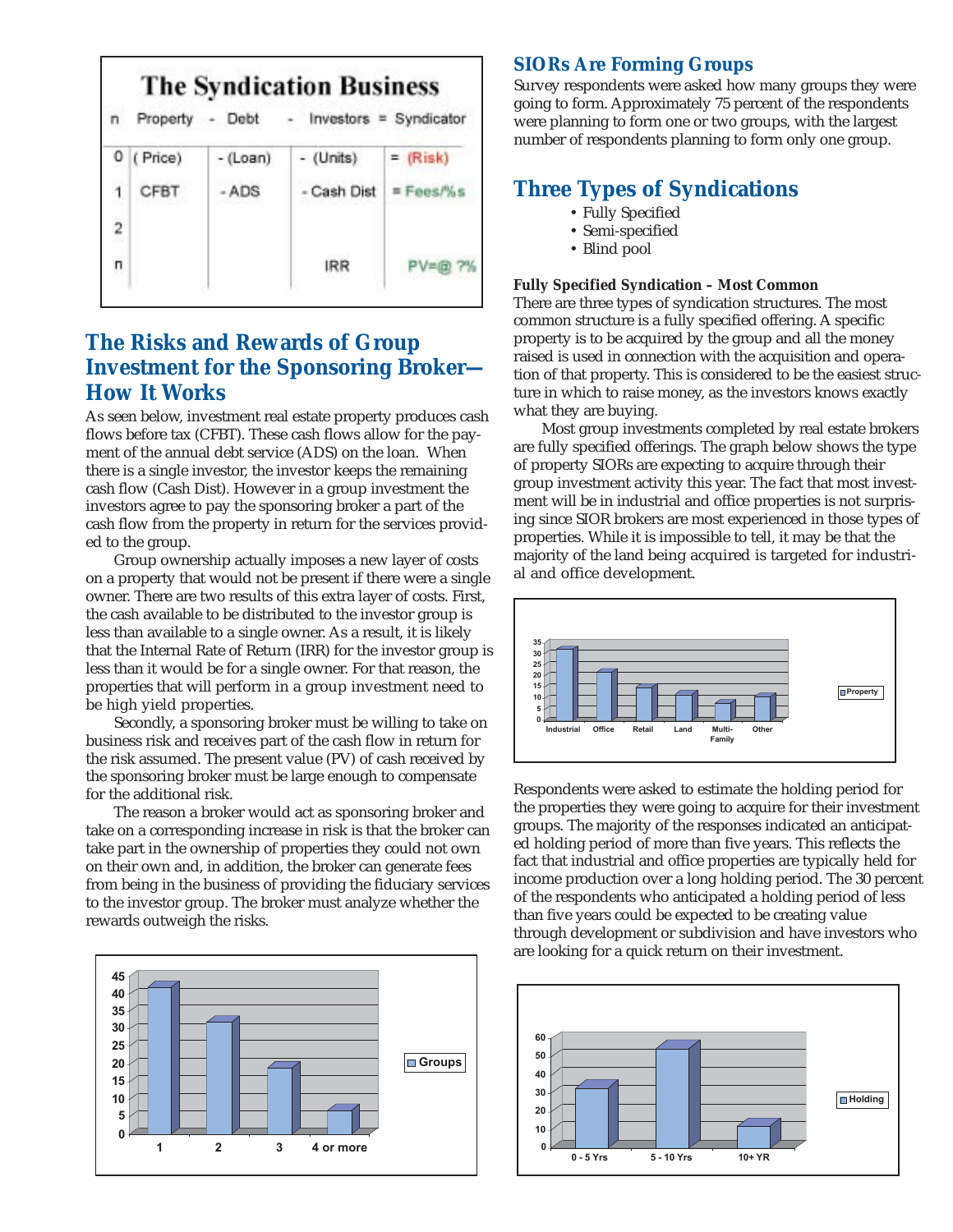**Semi-Specified Syndication – Multiple-Property Potential** Some brokers may be planning a semi-specified offering where one specific property will be acquired, and the group will raise enough funds to purchase one or more additional properties.

**Blind Pool Syndication – No Specific Property Target**

Only an experienced sponsoring broker should try to operate a blind pool where no specific property is targeted for acquisition. This structure is considered to be the most difficult method of raising money and only sponsoring brokers with successful track records of prior group investments should attempt a blind pool.

## **Common Legal Entities Brokers Use**

- Limited Liability Company
- Limited or General Partnerships

## **Limited Liability Company (LLC) – Limited Liability for all Parties**

The most common legal entities used by sponsoring brokers today are the Limited Liability Company (LLC) and partnerships, either limited or general. While a full discussion of these entities is beyond the scope of this article, a sponsoring broker will likely use an LLC or general partnership when there are a small number of investors. A sponsoring broker may choose to use a Limited Partnership when there are a larger number of investors.

There are two features of the LLC that make it the most popular entity choice today. First, in an LLC, the investors, who are called "Members" may take an active role in the dayto-day management of the property and still have the limited liability offered through a limited partnership. Secondly, the sponsoring broker, called the "Managing Member" has the same limited liability as the other members, as opposed to the unlimited liability faced when acting as a General Partner.

### **Limited or General Partnerships – More Central Control**

When dealing with a large group of investors, allowing each investor to take an active role in management may be cumbersome and the General Partner role available in a limited partnership may be attractive in that it concentrates power more centrally than in the LLC or general partnership. In addition, if the issue of general liability for the General Partner can be resolved through other means, a limited partnership may be attractive. The attorney the broker chooses will give advice as to the best choice of legal entity for the group.

Even though Limited Liability Companies are relatively new entities, 70 percent of the SIOR survey respondents stated that they were going to use a Limited Liability Company for their entity choice; 20 percent of the respondents were evenly split between the limited and general partnership entity.

## **How Securities Law Relates to LLCs and Partnerships**

When a broker forms an investment group, the broker is entering into the world of securities law and must use an attorney familiar with the law. A 1940's court decision established what constitutes a security. Referred to as the "Howey" test, the elements of a security are as follows:

### **The "Howey" Test:**

- Investment of money
- In a common entity
- With the expectation of profits
- From the results of the sponsor's efforts

Brokers enter the world of securities laws when they form a group and raise equity from just one additional investor, take title to the property in a legal entity, such as an LLC, and where the investor expects a profit as a result of the efforts of the sponsoring broker. Every group formed by those responding to the SIOR survey involves security laws and the brokers should know the extent to which they must register their investment group with either the federal or state government, or both.

The Securities and Exchange Com-mission, (SEC) is charged with protecting the investing public. The SEC has determined that they do not have the ability to review every security offering and carved out exemptions from the federal securities law for investment groups formed and operating entirely in one state and for small "private placement" offerings. Securities offered under these exemptions become the responsibility of the State governments.

## **Two Exemptions from Federal Securities Regulations**

- Intrastate Exemption (Rule 147)
- Private Placement Exemptions (Reg. D)

### **Intastate Exemption**

Most brokers will operate under one or both of these two exemptions from full federal securities law registration. The Intrastate Exemption (Rule 147) states that the SEC has no regulatory responsibility if the property, the investors, and the sponsoring broker are all within the same state. Many groups fall under this "intrastate" exemption as the property, the investors, and the sponsor are all in the same state. Federal rules may not apply, but the state securities laws must be followed.

#### **Private Placement Exemption**

Most investment groups sponsored by SIORs are intrastate and will also be exempt from registration under the 'Private Placement' exemptions.

The graph below shows that 60 percent of the survey respondents anticipate having five or fewer investors in their investment groups. Ninety-nine percent of the respondents said that they would have fewer than 35 investors in their group. In addition to the difficulty in managing a group with a large number of investors, there are securities law considerations when planning for a large number of investors in an investment group.

The second exemption to a full securities registration is called the Private Placement Exemption offered under Regulation D (Reg. D) of the SEC rules. This exemption is used in the event that any of the investors, the property, or the sponsoring broker is located in more than one state.

Under Reg. D there are three exemptions available to small